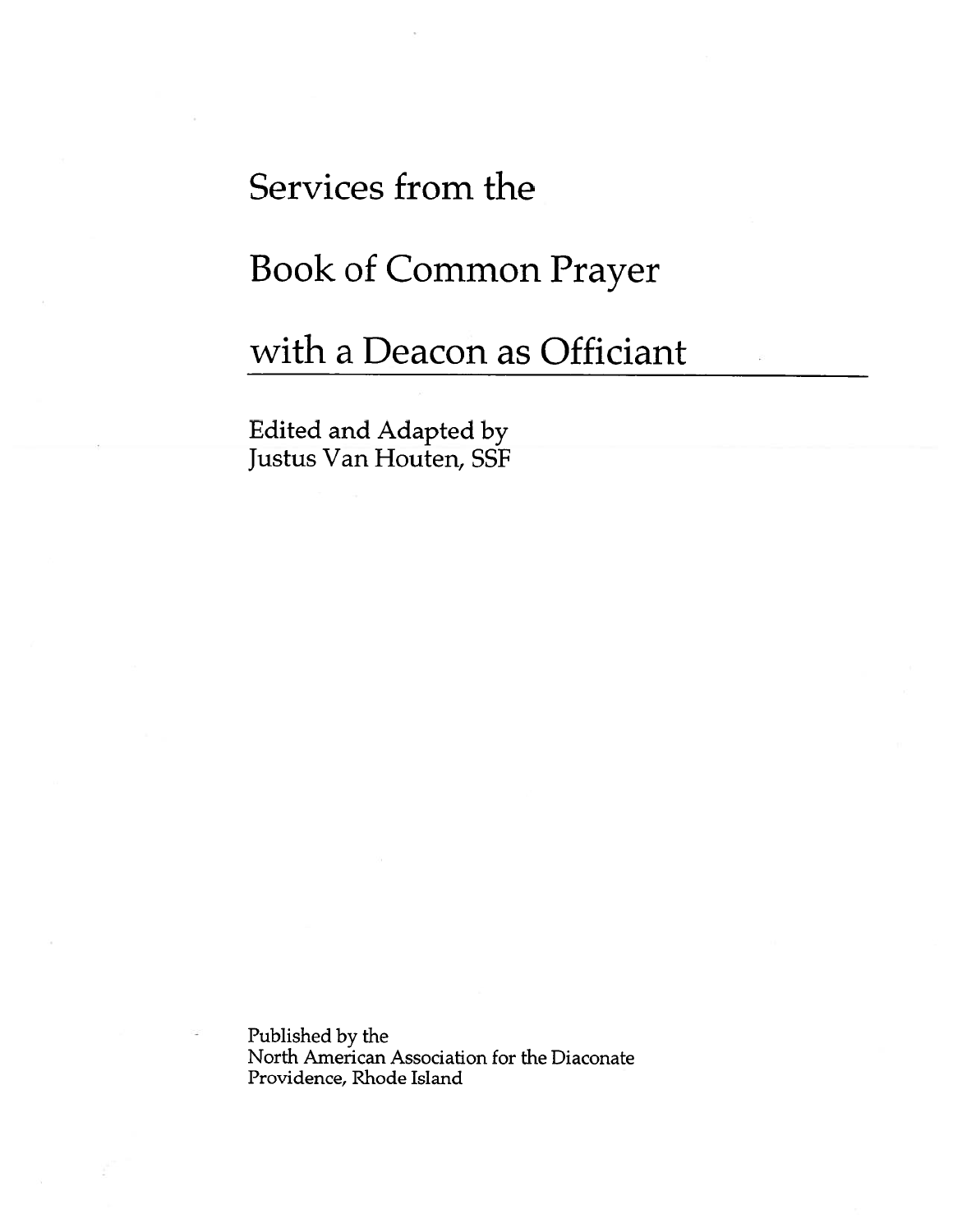© 1995, The North American Association for the Diaconate All rights reserved 7<sup>th</sup> Printing, 2008

Published in the United States of America by the North American Association for the Diaconate. 271 North Main Street Providence, RI 02903

This book was printed in the United States of America.

ISBN: 1-886136-01-7 (loose leaf ring binder)

Additional copies may be ordered from The North American Association for the Diaconate Please go towww.diakonoi.org/shop!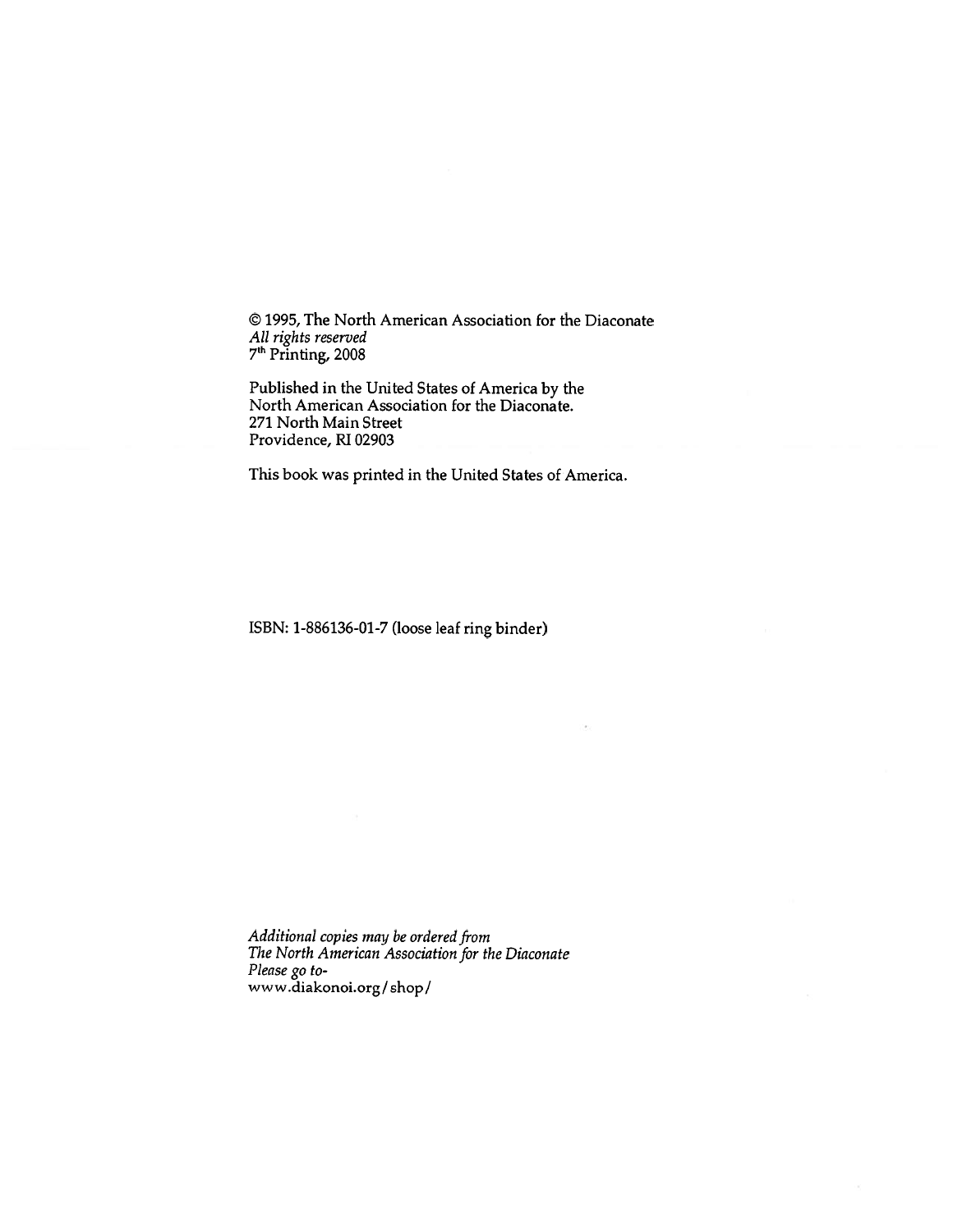#### INTRODUCTION

The deacon is normally not the officiant at most of the services in the Book of Common Prayer. Nevertheless there are times when in necessity or for pastoral considerations the deacon is called upon to perform these functions. This may not always occur in the parish church; but may be in private homes, institutions, and other settings where the service of <sup>a</sup> priest is not always available.

This booklet is designed to help the deacon on such occasions. <sup>I</sup> have gone through the services of the Book of Common Prayer and, following the rubrics, have edited them for the deacon to be the officiant. <sup>I</sup> have opted for the word "officiant" instead of "celebrant" or "presider" for no other reason than that is the term used in the Daily Office to name what in the monastic tradition is sometimes called the "hebdomadarian".

<sup>I</sup> have not included the Daily Office in this booklet since the only change in that office when the Officiant is not <sup>a</sup> priest or bishop is the substitution of "us" for "you" and "our" for "your" in the absolution.

Nor have <sup>I</sup> included all of the Proper Liturgies for Special Days and for some I have only highlighted the rubrics.

> Br. Justus Van Houten SSF Deacon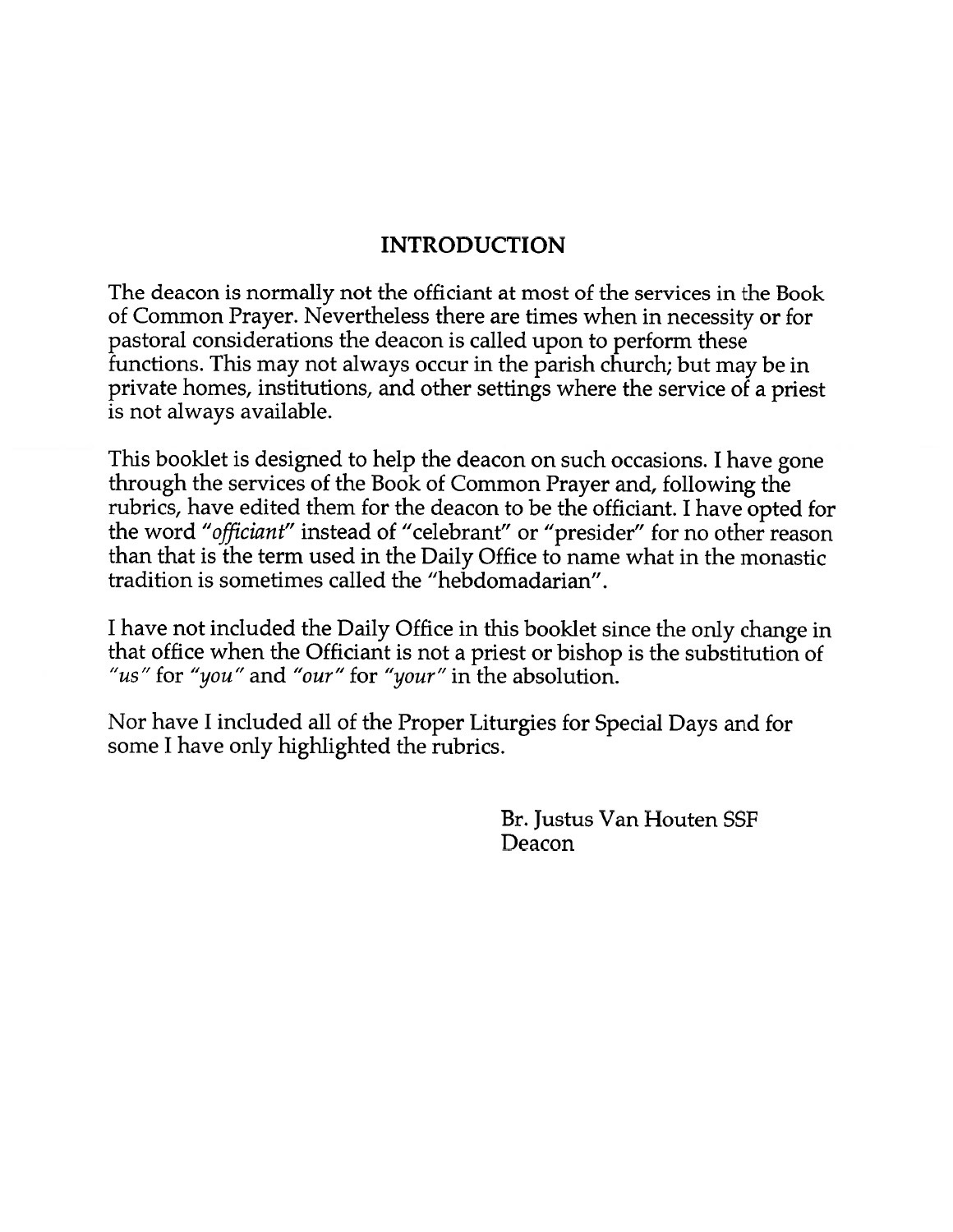#### TABLE OF CONTENTS

Holy Baptism <sup>1</sup> Holy Baptism 3 Conditional Baptism 11 Emergency Baptism 12 The Holy Eucharist 13 An Exhortation 14 Rite I The Decalogue: Traditional 16 A Penitential Order 18 The Holy Eucharist 22 Offertory Sentences 34 Rite II The Decalogue: Contemporary 35 A Penitential Order 36 The Holy Eucharist 40 Offertory Sentences 49 The Collect at the Prayers 50 Communion Under Special Circumstances 52 Proper Liturgies for Special Days 56 Ash Wednesday 57 The Sunday of the Passion: Palm Sunday 62<br>Good Friday 65 Good Friday Holy Saturday 66 The Great Vigil of Easter 69 Pastoral Offices The Celebration and Blessing of a Marriage 72 The Reconciliation of a Penitent 80 Ministration to the Sick 85 Part I. Ministry of the Word 85 Part II. Laying on of Hands and Anointing 87 Part III. Holy Communion 89 Prayers for the Sick 91 Ministration at the time of Death 94 Litany at the Time of Death 94 A Commendation at the Time of Death 97 A Commendatory Prayer 97 Prayers for a Vigil 98 Reception of the Body 99 The Burial of the Dead Rite One 101 Rite Two 122

Stations of the Cross Bro Justus Richard 135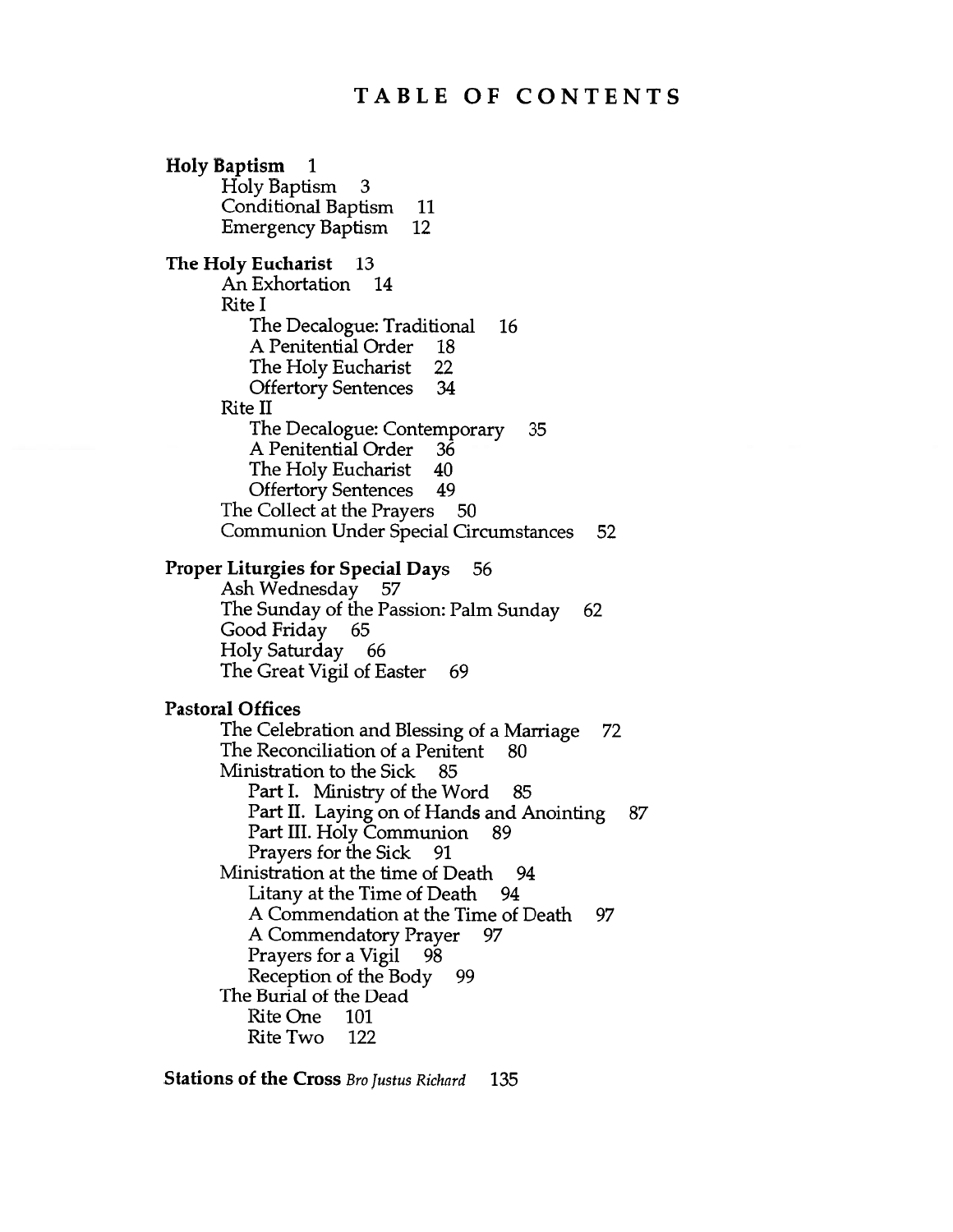# Holy Baptism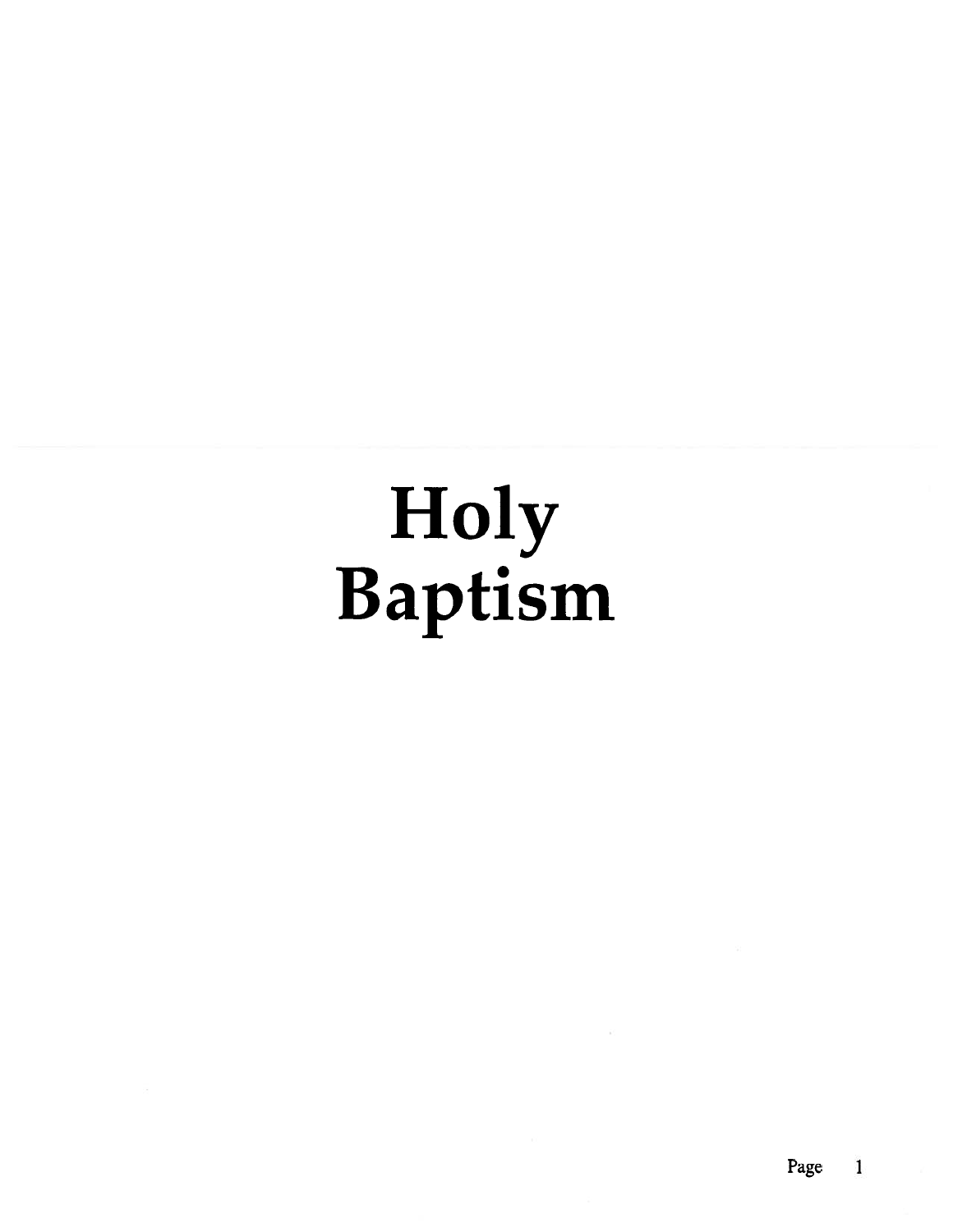#### Concerning the Service [298]

Holy Baptism is full initiation by water and the Holy Spirit into Christ's Body the Church. The bond which God establishes in Baptism is indissoluble.

Each candidate for Holy Baptism is to be sponsored by one or more baptized persons. Sponsors of adults and older children presen<sup>t</sup> their candidates and thereby signify their endorsement of the candidates and their intention to suppor<sup>t</sup> them by prayer and example in their Christian life. It is fitting that parents be included among the godparents of their own children.

Holy Baptism is especially appropriate at the Easter Vigil, on the Day of Pentecost, on All Saints' Day or the Sunday after All Saints' Day, and on the Feast of the Baptism of our Lord (the First Sunday after the Epiphany). It is recommended that, as far as possible, Baptisms be reserved for these occasions or when <sup>a</sup> bishop is present. If on any one of the above named days the ministry of <sup>a</sup> bishop or priest cannot be obtained, the bishop may specially authorize <sup>a</sup> deacon to preside. In that case, the deacon omits the prayer over the candidates, page 308, and the formula and action which follow. These omitted portions of the rite may be administered on some subsequent occasion of public baptism at which <sup>a</sup> bishop or priest presides.

If desired, the hymn Gloria in excelsis may be sung immediately after the opening versicles and before the salutation "The Lord be with you."

Lay persons may act as readers, and it is appropriate for sponsors to be assigned this function. The petitions (page 305) may also be led by one of the sponsors. The Nicene Creed is not used at this service. If the Presentation of the Candidates does not take <sup>p</sup>lace at the font, then before or during the petitions (page 305), the ministers, candidates, and sponsors go to the font for the Thanksgiving over the Water. If the movement to the font is <sup>a</sup> formal procession, <sup>a</sup> suitable psalm, such as Psalm 42, or <sup>a</sup> hymn or anthem, may be sung.

Where practicable, the font is to be filled with clean water immediately before the Thanksgiving over the Water. At the Thanksgiving over the Water, and at the administration of Baptism, the Officiant, whenever possible, should face the people across the font, and the sponsors should be so groupe<sup>d</sup> that the people may have <sup>a</sup> clear view of the action.

After the Baptism, <sup>a</sup> candle (which may be lighted from the Paschal Candle) may be <sup>g</sup>iven to each of the newly baptized or to <sup>a</sup> godparent.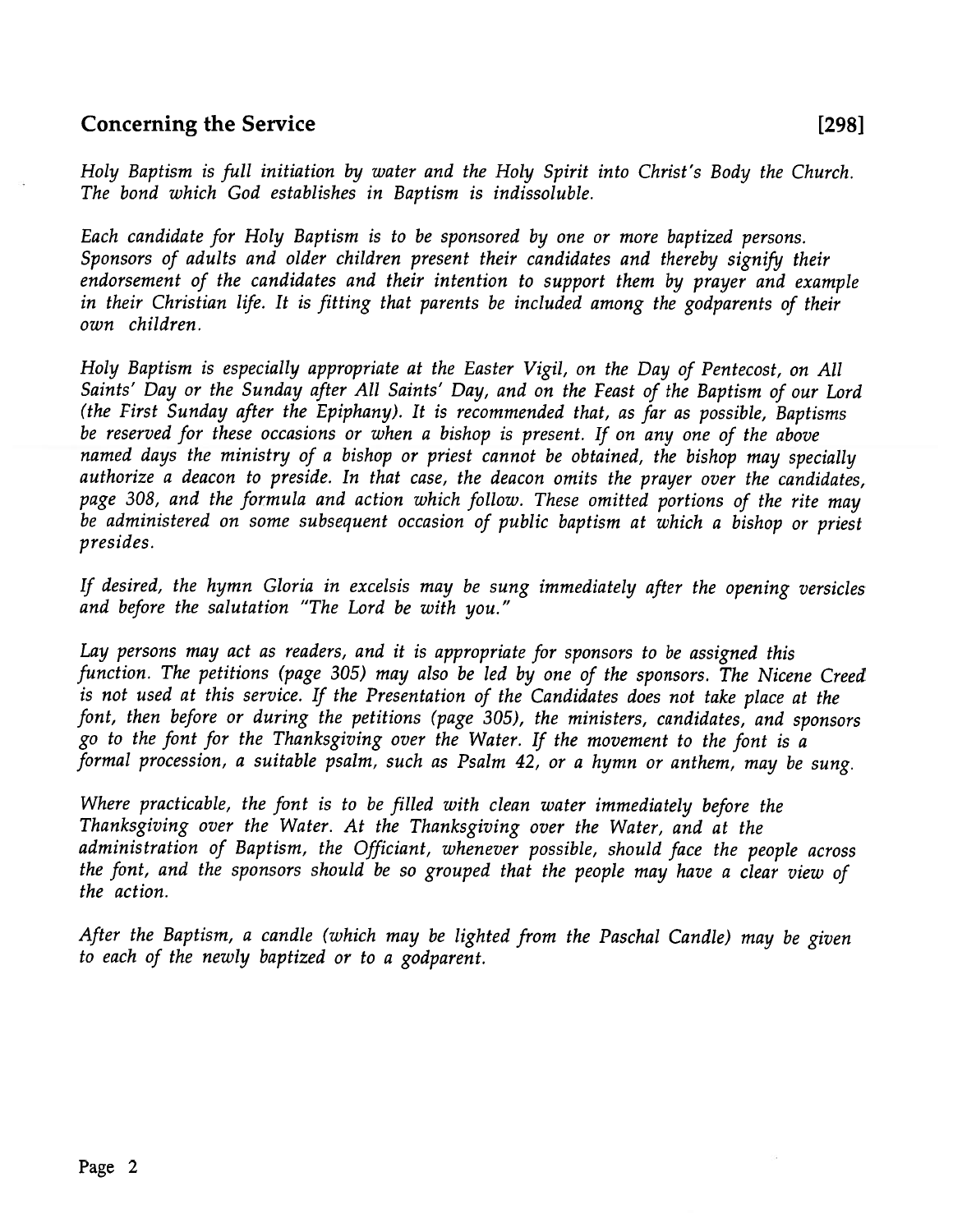## Holy Baptism [299]

A hymn, psalm, or anthem may be sung. The people standing, the Officiant says

Blessed be God: Father, Son, and Holy Spirit. People And blessed be his kingdom, now and for ever. Amen.

In place of the above, from Easter Day through the Day of Pentecost

|        | Officiant Alleluia. Christ is risen. |
|--------|--------------------------------------|
| People | The Lord is risen indeed. Alleluia.  |

In Lent and on other penitential occasions

|        | Officiant Bless the Lord who forgives all our sins; |
|--------|-----------------------------------------------------|
| People | His mercy endures for ever.                         |

#### The Officiant then continues

| People<br><b>Officiant</b><br>People | There is one Body and one Spirit;<br>There is one hope in God's call to us;<br>One Lord, one Faith, one Baptism;<br>One God and Father of all. |
|--------------------------------------|------------------------------------------------------------------------------------------------------------------------------------------------|
| Officiant                            | The Lord be with you.                                                                                                                          |
| People                               | And also with you.                                                                                                                             |
| Officiant                            | Let us pray.                                                                                                                                   |

#### The Collect of the Day

People Amen.

At the principal service on a Sunday or other feast, the Collect and Lessons are properly those of the Day. On other occasions they are selected from "At Baptism". (See Additional Directions, page 312.)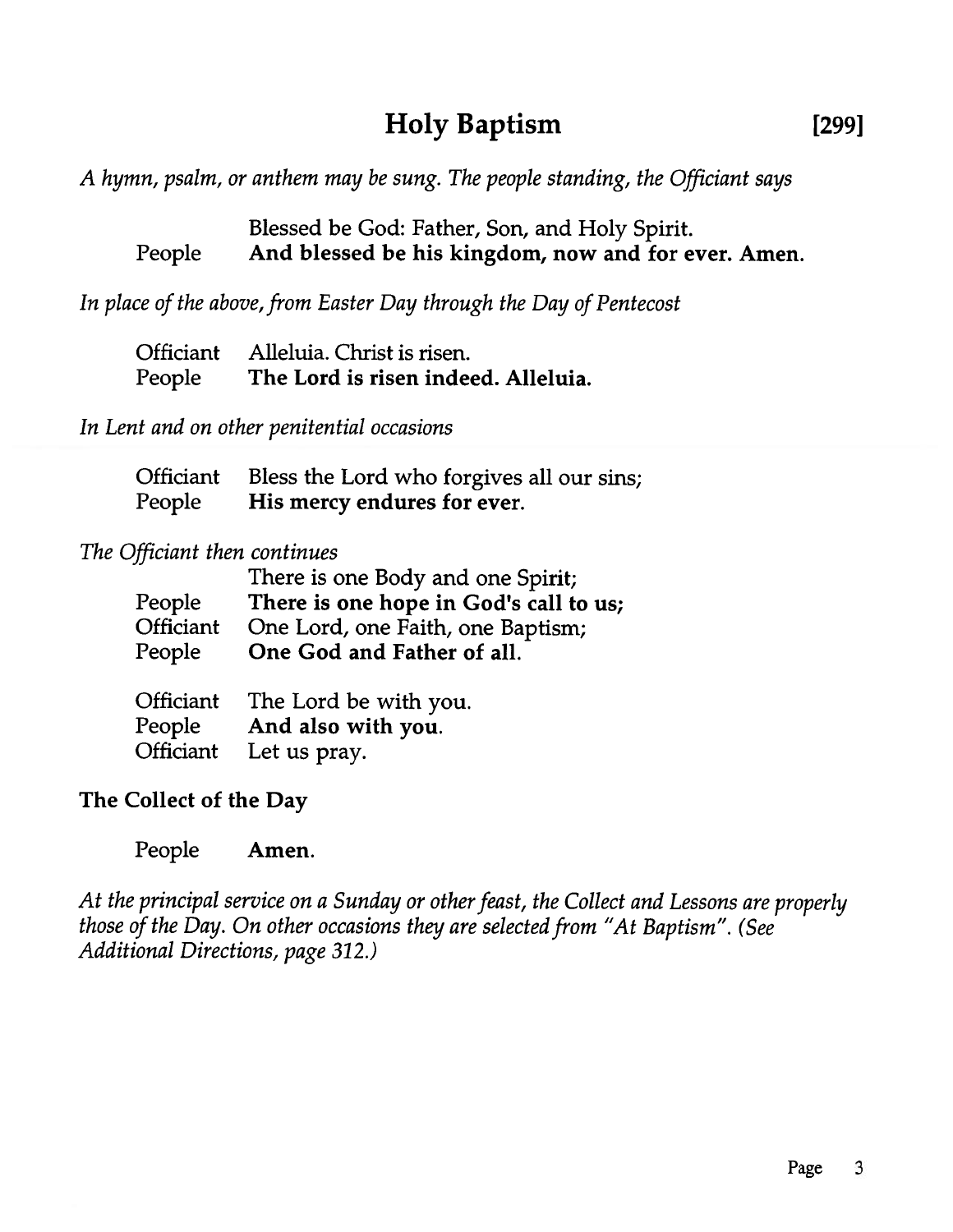#### The Lessons

The people sit.

One or two Lessons, as appointed, are read, the Reader first saying

A Reading (Lesson) from

A citation <sup>g</sup>iving chapter and verse may be added.

After each Reading, the Reader may say

The Word of the Lord. People Thanks be to God.

or the Reader may say

Here ends the Reading (Epistle).

Silence may follow.

<sup>A</sup> Psalm, hymn, or anthem may follow each Reading.

Then, all standing, the Deacon or a Priest reads the Gospel, first saying

The Holy Gospel of our Lord Jesus Christ according the Mead Search<br>
is a suppointed, are read, the Read<br>
(Lesson) from<br>
hapter and verse may be added.<br>
the Reader may say<br>
The Word of the Lord.<br>
Thanks be to God.<br>
ay<br>
Here ends the Reading (Epis<br>
anthem may follo

People Glory to you, Lord Christ.

After the Gospel, the Reader says

The Gospel of the Lord.

People Praise to you, Lord Christ.

#### The Sermon

Or the Sermon may be preached after the Peace.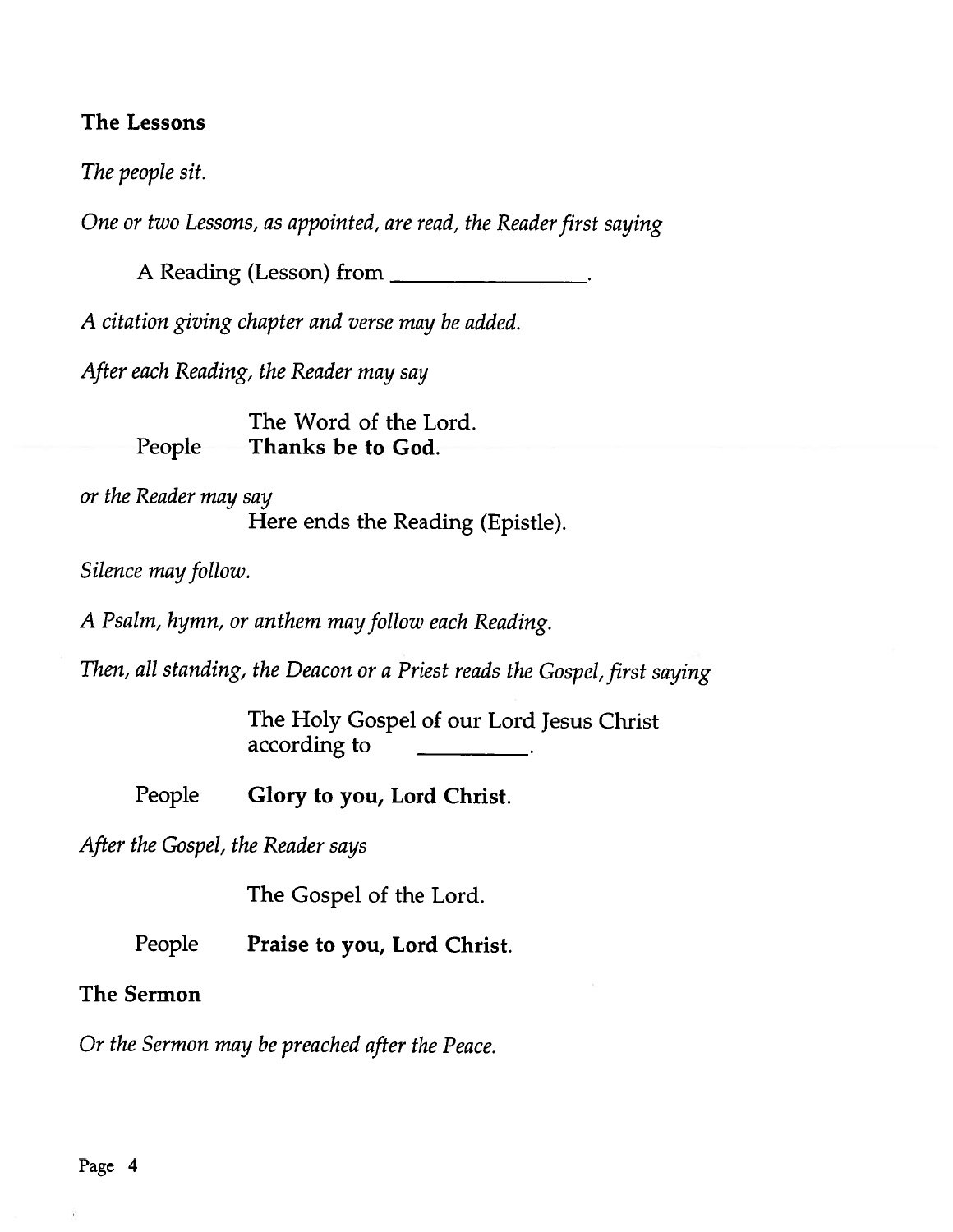### Stations of the Cross Bro Justus Richard

#### 1—Jesus is condemned

Jesus, the Lamb of God who takes away the sin of the world—himself the sinless one is condemned to death. There seems to be no justice in this condemnation. Bad things always seem to happen to good people: the stray bullet killing the young child, so-called "acts of God" wreaking vengeance undreamed of. But Jesus accepts this verdict and forgives those who condemn him. Can we also have the grace to forgive?

#### 2—Jesus takes his cross

Jesus prophesied that he would be lifted up like the serpen<sup>t</sup> in the wilderness and in that process draw all humankind unto himself. Jesus accepts his cross and bids us to take up our crosses and to follow him. As we pick up our cross we recall how he said, "Come unto me all ye who are heavy laden and <sup>I</sup> will give you rest".

#### 3—Jesus falls the first time

Jesus is no super-human endowed with Atlas like strength. He is the most humanly human of all. His cross weighs heavy upon him. He was tempted in every way that we are and knows our human frailty. As he condescended to share our humanity, can we have the desire to partake in his divinity?

#### 4—Jesus meets his mother

Parents aren't suppose<sup>d</sup> to see their children die. Yet countless mothers of people with AIDS bear this grief. Mary grieves at her son's agony and so often we too can do nothing but grieve at the loss of <sup>a</sup> loved one. This common grief links us to Mary—the mother of our Lord—with bonds of love and compassion.

#### 5—Simon helps Jesus

Jesus—the one who healed the sick and fed the multitudes must now accep<sup>t</sup> help from <sup>a</sup> stranger. We like to be able to <sup>g</sup>ive unto others and believe that it is more blessed to <sup>g</sup>ive than to receive, and ye<sup>t</sup> like Jesus, we must also receive so that others may <sup>g</sup>ive. In order for the Body to be sound each par<sup>t</sup> must both <sup>g</sup>ive and receive. We must follow our Head in accepting the services of others.

#### 6—Veronica wipes his face

It takes courage to come out from the crowd; to not be <sup>a</sup> moral coward. To keep hope and faith when everything and everyone around us spea<sup>k</sup> of dispair and forsakeness. There is <sup>a</sup> Jesus' face, and as we remember her simple act of bravery, we are encouraged to do the same.

#### 7—Jesus falls <sup>a</sup> Second Time

It's hard to persevere. Even when others are helping us and encouraging us, we still need to struggle on and that isn't easy. Things don't always go as easily as we had thought or hoped<br>that they would. Setbacks occur and there isn't much we can do about them. Jesus knows what it is like to falter under the burden he had to bear and can <sup>g</sup>ive us grace to carry on.

#### 8—Jesus speaks to the Women of Jerusalem

Sometimes like Jesus, we have to minister to others even when we are in need of being ministered unto. We go hungry so that another can eat. We <sup>p</sup>lace needs of others before our